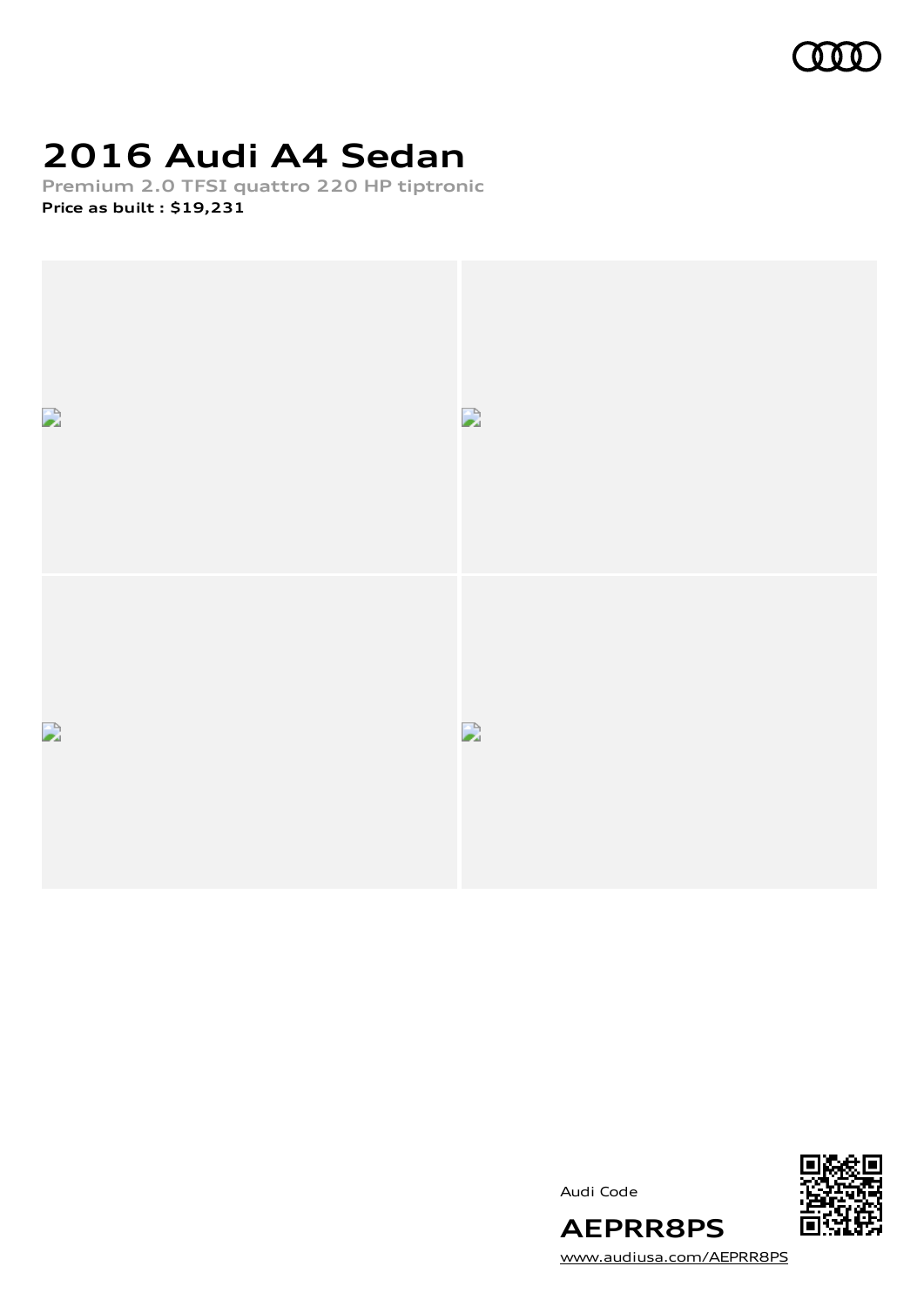## **Summary**

#### **Audi 2016 Audi A4 Sedan** Premium 2.0 TFSI quattro 220 HP tiptronic

**Price as buil[t](#page-9-0)** \$19,231

#### **Exterior colour**

Brilliant Black

### $\overline{\phantom{a}}$

#### **Further Information**

|                 | N٥           |
|-----------------|--------------|
| Mileage         | 88,188 miles |
| Type of vehicle | Used car     |

**Warranty**

#### **Interior colour**

### **Technical Specifications**

| Engine type                  | Four-cylinder                                 |
|------------------------------|-----------------------------------------------|
| stroke                       | Displacement/Bore and 1,984/82.5 x 92.8 cc/mm |
| Max. output                  | 118 (160)/4500-6200 HP                        |
| Torque                       | 258 @ 1,500 - 4,300 lb-ft@rpm                 |
| Top track speed              | 130 mph mph                                   |
| Acceleration (0 - 60<br>mph) | 6.2 seconds seconds                           |
| Recommended fuel             | Premium                                       |

#### **Audi Code** AEPRR8PS

**Your configuration on www.audiusa.com** [www.audiusa.com/AEPRR8PS](https://www.audiusa.com/AEPRR8PS)

**Commission number** 9582bd670a0e09a82f04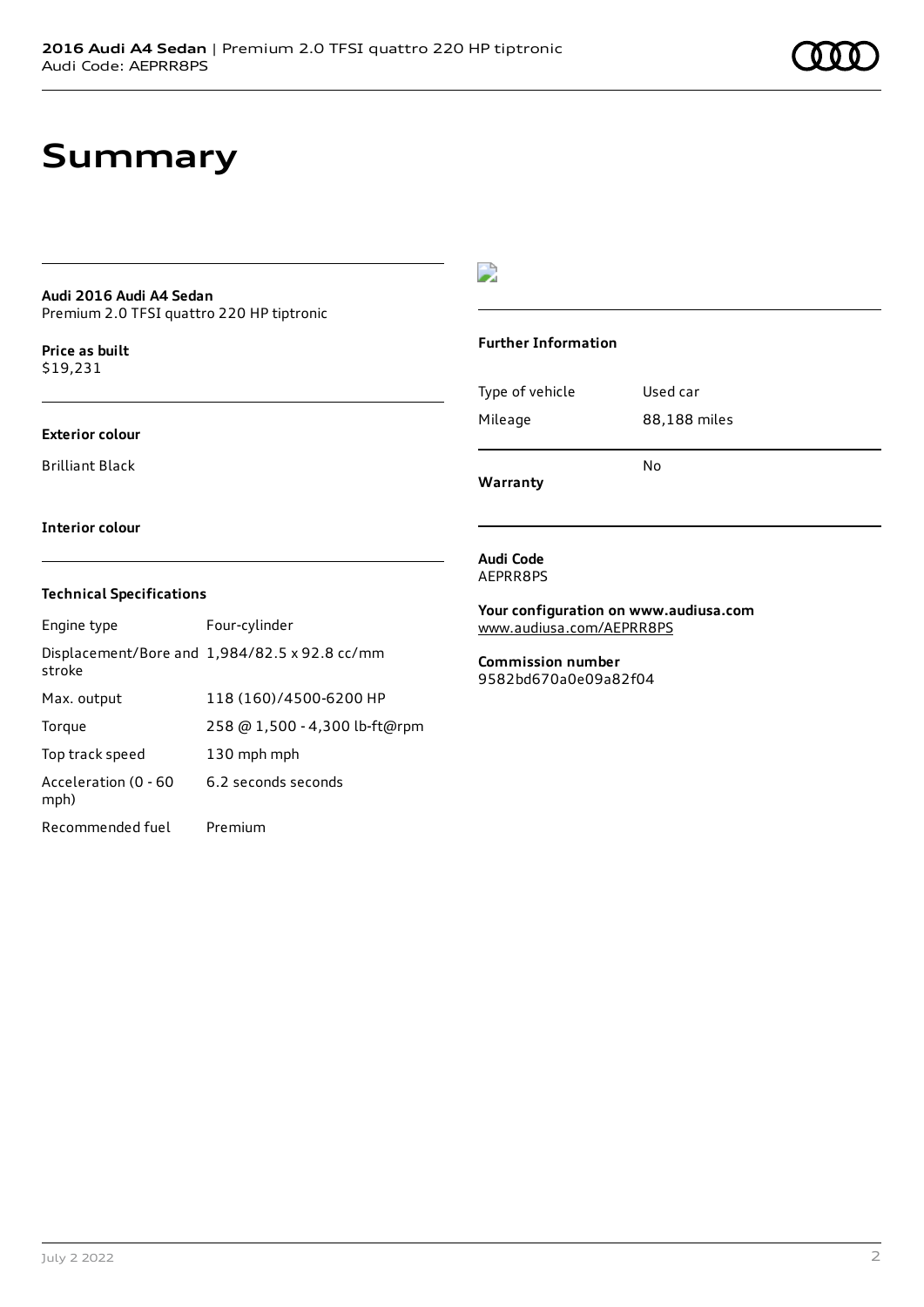# **Equipment**

Brilliant Black

Audi advanced key - keyless start, stop and entry

18" 245/40 all-season tires

18" Audi Sport® 10-spoke dynamic design wheels (Polished finish) with 245/40 all-season tires

Heated front seats

DVD Player

Color driver information system

HD Radio™ Technology

Voice control

BLUETOOTH® wireless technology preparation for mobile phone









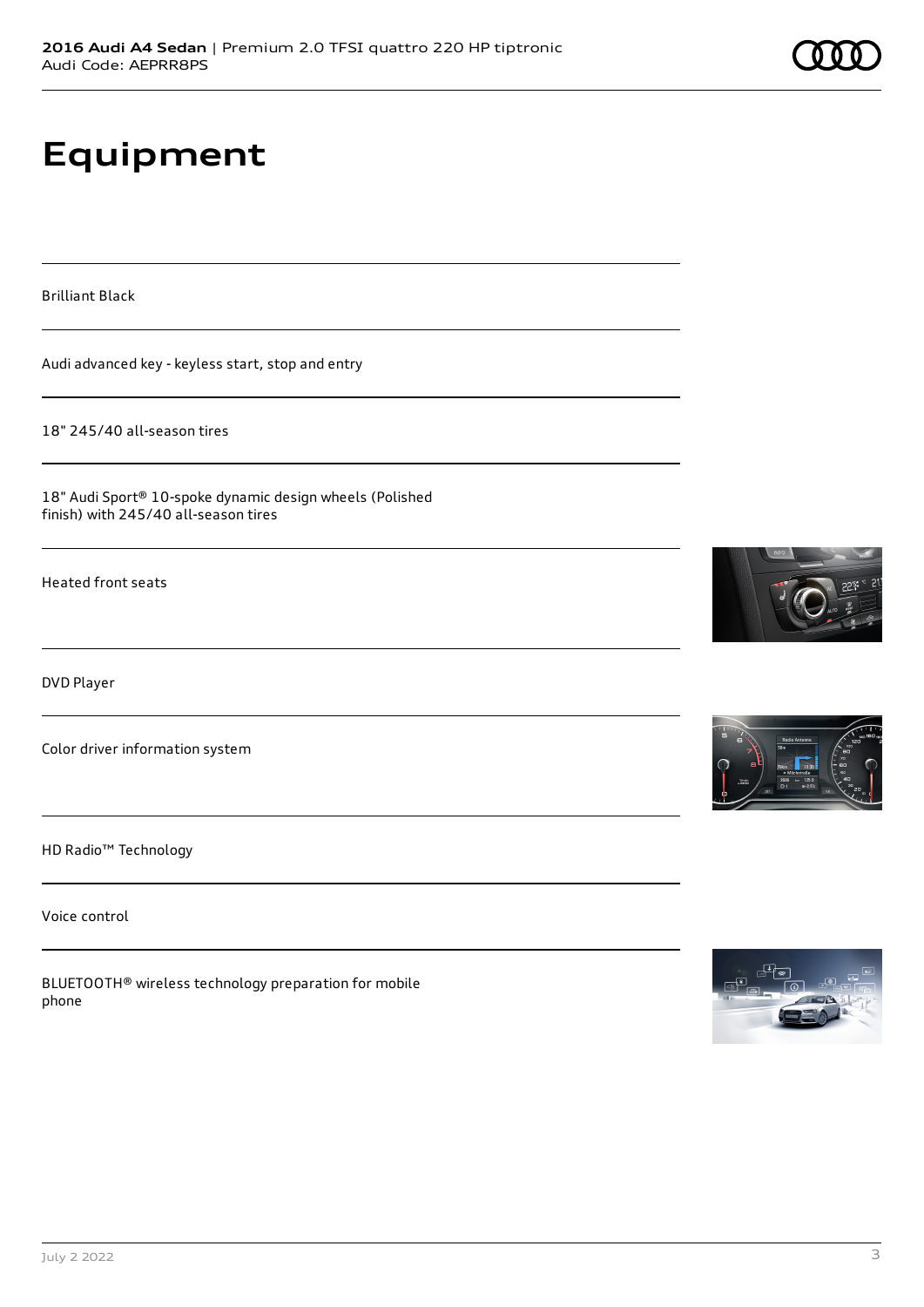# **Standard features**

### **Safety and Security**

| 1AT             | Electronic stabilisation control (ESC)                                            |
|-----------------|-----------------------------------------------------------------------------------|
| UH1             | Electromechanical parking brake                                                   |
| 8T1             | Cruise control with coast, resume and<br>accelerate features                      |
| VC <sub>2</sub> | Garage door opener (HomeLink®)                                                    |
| QZ7             | Electromechanical power steering                                                  |
| 7K <sub>6</sub> | Tire-pressure monitoring system                                                   |
| 4X3             | Side airbags at front and head airbag system                                      |
| 8N6             | Light / rain sensor                                                               |
| 3B7             | ISOFIX child seat mounting and Top Tether<br>anchorage point for outer rear seats |

#### **Exterior**

| 0P <sub>0</sub> | Dual exhaust outlets                              |
|-----------------|---------------------------------------------------|
| 6XD             | Power-adjustable heated exterior side<br>mirrors  |
| 1S1             | Car jack                                          |
| 1 B A           | Dynamic suspension                                |
| 8EH             | Xenon plus headlights                             |
| 803             | Automatic headlight leveling                      |
| 8SL             | LED taillights                                    |
| 4KC             | Side and rear windows in heat-insulating<br>glass |
| ONB             | S line <sup>®</sup> fender badges                 |
| 47B             | Aluminum trim around exterior windows             |
|                 |                                                   |

| <b>Interior</b> |                                                                               |
|-----------------|-------------------------------------------------------------------------------|
| 3FE             | Electric slide/tilt sunroof with sun<br>screen/sunblind                       |
| <b>7M8</b>      | Aluminum door sill inlays with S line®<br>emblem                              |
| 6N)             | Light cloth headliner                                                         |
| 9AQ             | Four-zone automatic climate control                                           |
| 4L2             | Interior rear-view mirror with manual dipping<br>function                     |
| 001             | Illumination for interior door handles, air<br>vent controls, front footwells |
| 1XW             | Three-spoke multifunction steering wheel                                      |
| 6E3             | Front center armrest                                                          |
| 7F <sub>9</sub> | Leather gearshift knob                                                        |
| 5XF             | Dual front sun visors with lighted vanity<br>mirrors                          |
| 3NZ             | Split folding 60/40 rear seat backs                                           |
| 7HA             | Cloth interior on doors                                                       |
| N1F             | Leather seating surfaces                                                      |
| 5MU             | Aluminum Trigon inlay                                                         |

### **Infotainment and Driver Assistance**

| Audi music interface<br>UF7 |
|-----------------------------|
|-----------------------------|

9VD Audi sound system

### **Interior**

QE1 Storage nets in backs of front seats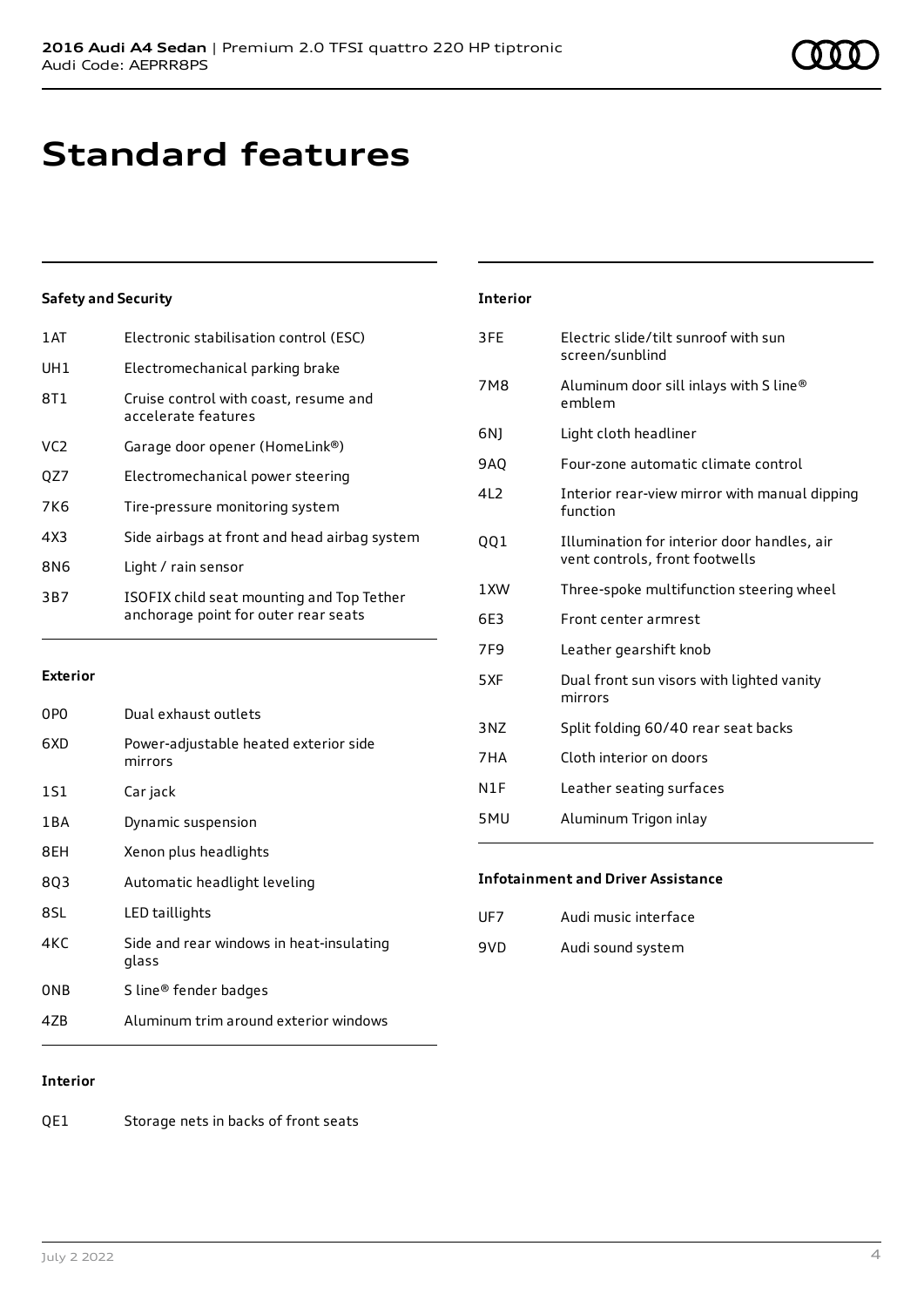# **Dealer remarks**

Clean Vehicle History Report, Navigation, Leather Seats, Heated Seats, Sunroof, Bluetooth, Hands-Free, Steering Wheel Audio Controls, Keyless Entry, Alloy Wheels, New Tires, 8-Speed Automatic with Tiptronic, quattro, Beige/Brown w/Leather Seating Surfaces, 3-Step Heated Front Seats, Audi Advanced Key, Audi Connect w/Online Services, Audi MMI Navigation Plus, Color Driver Information System w/Trip Computer, Convenience Plus Package, HDD Navi w/Voice Control, Navigation System, Power moonroof, Radio: 1 CD/DVD-Player & HD, Rain sensing wipers, Wheels: 8.0" x 18" 10-Spoke High Gloss Design.

The Thelen family insists on integrity and strong customer service before, during, and after a sale to their customers. Used cars, new cars, you name it and we have it! Discover why so many satisfied customers have joined our growing family at Thelen Auto Group.

Brilliant Black 2016 Audi A4 2.0T Premium quattro quattro 2.0L 4-Cylinder TFSI DOHC 21/30 City/Highway MPG

Call (989) 684-2980 or Text (989) 402-4761 for more information on this vehicle. Thelen Auto Group is a family owned and operated dealer serving the Great Lakes Bay Region since 1977.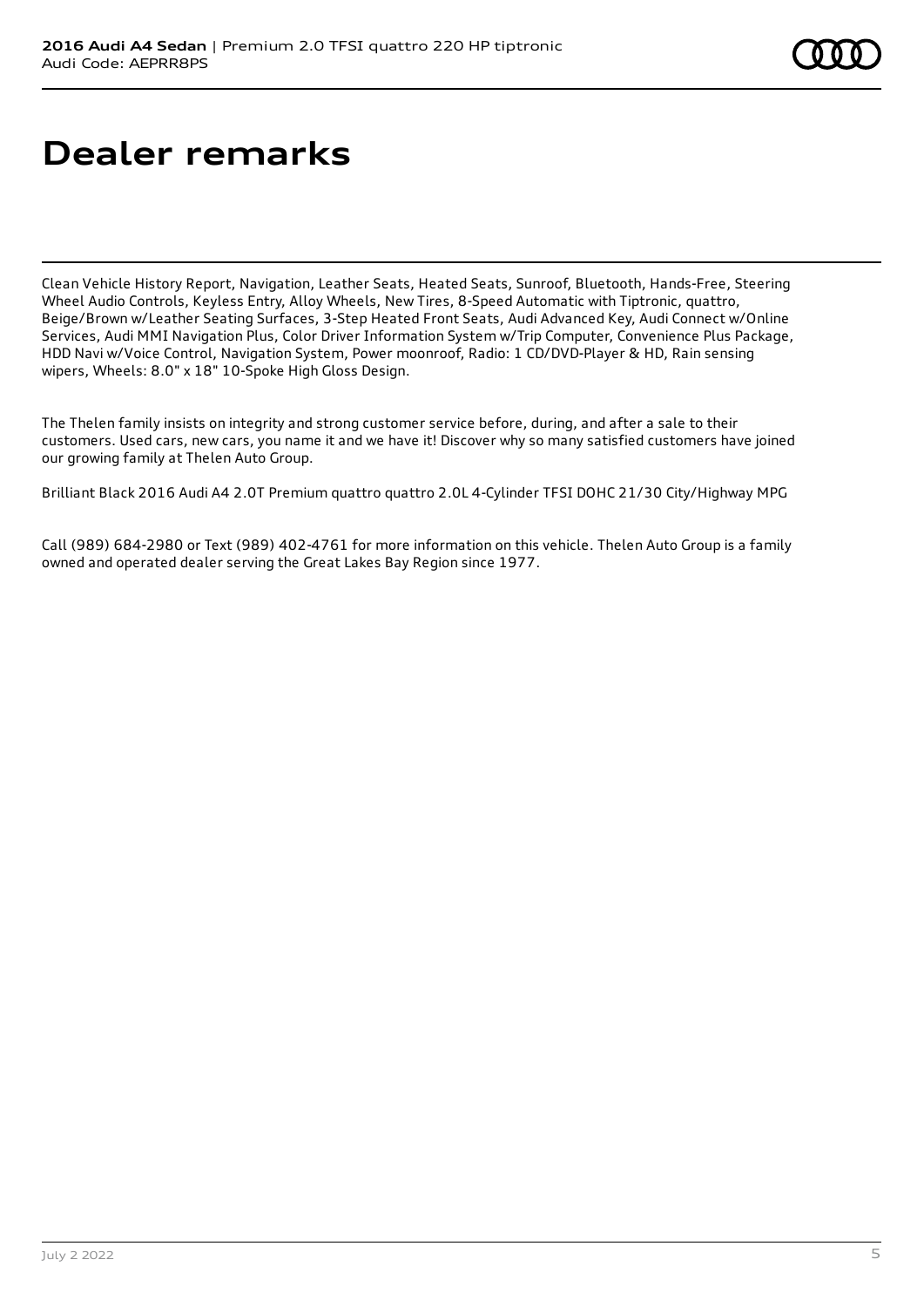# **Technical Specifications**

### **Engineering | Performance**

| Engine type                                 | Four-cylinder                                 |
|---------------------------------------------|-----------------------------------------------|
| Acceleration (0 - 60<br>mph)                | 6.2 seconds seconds                           |
| Max. output                                 | 118 (160)/4500-6200 HP                        |
| Engine block                                | Cast-iron                                     |
| Induction/fuel injection Turbocharged/TFSI® |                                               |
| Cylinder head                               | Aluminum -alloy                               |
| Max. output ps/hp                           | 220 @ 4,450 - 6,000 @ rpm                     |
| stroke                                      | Displacement/Bore and 1,984/82.5 x 92.8 cc/mm |
| Top track speed                             | 130 mph mph                                   |
| Torque                                      | 258 @ 1,500 - 4,300 lb-ft@rpm                 |
| Valvetrain                                  | 16-valve DOHC with valvelift<br>system        |

### **Transmission | Drivetrain**

| Gear ratios: 8th         | 0.667                                                                                                      |
|--------------------------|------------------------------------------------------------------------------------------------------------|
| Gear ratios: 6th         | 1.000                                                                                                      |
| Gear ratios: 7th         | 0.839                                                                                                      |
| Gear ratios: Reverse     | 3.317                                                                                                      |
| Gear ratios: Final Drive | 2.848                                                                                                      |
| Gear ratios: 4th         | 1.667                                                                                                      |
|                          |                                                                                                            |
| Transmission             | Eight-speed Tiptronic <sup>®</sup> automatic<br>transmission with quattro <sup>®</sup> all-<br>wheel drive |
| Gear ratios: 5th         | 1.285                                                                                                      |
| Gear ratios: 2nd         | 3.143                                                                                                      |
| Gear ratios: 3rd         | 2.106                                                                                                      |
| Gear ratios: 1st         | 4.714                                                                                                      |

#### **Electrical system**

| Alternator | 14 Volts - 150 amp |
|------------|--------------------|
| Battery    | 12 Volts - 80 amp  |

### **Steering**

| Steering type                              | Electromechanical power steering<br>system |
|--------------------------------------------|--------------------------------------------|
| Turning diameter, curb- 37.7 ft<br>to-curb |                                            |
| Steering ratio                             | 15.9:1                                     |

### **Suspension**

| Front axle | Five-link front suspension       |
|------------|----------------------------------|
| Rear axle  | Trapezoidal-link rear suspension |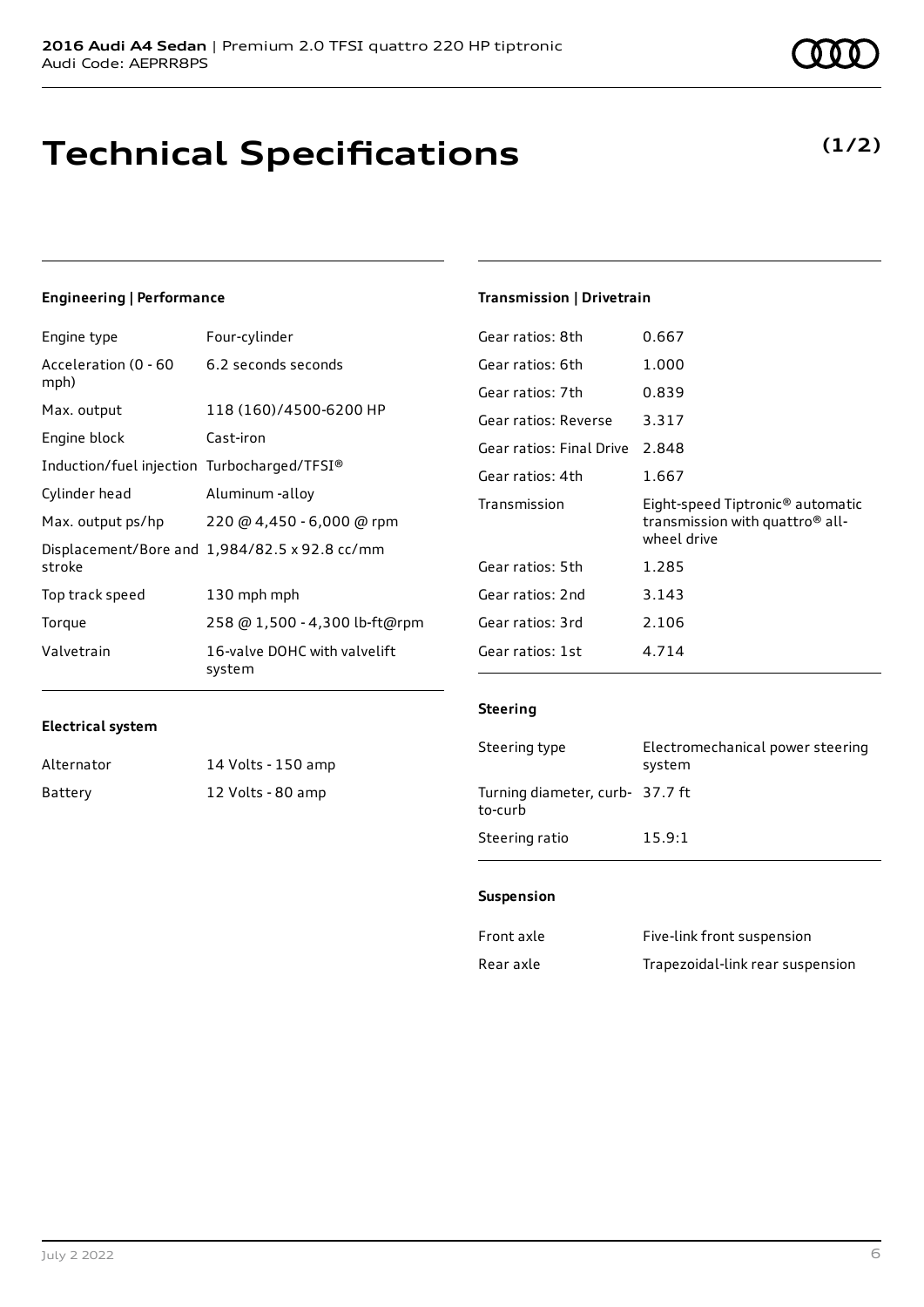# **Technical Specifications**

### **Brakes**

| <b>Front brakes</b>  | 12.6 (ventilated disc) in                            |
|----------------------|------------------------------------------------------|
| Rear brakes          | 11.8 (solid disc) in                                 |
|                      |                                                      |
| <b>Body</b>          |                                                      |
| Material             | Fully galvanized steel unibody with<br>aluminum hood |
| Corrosion protection | Multistep anti-corrosion protection                  |

### **Warranty | Maintenance**

| Warranty    | 4-year/50,000-mile new vehicle<br>limited warranty                                       |
|-------------|------------------------------------------------------------------------------------------|
| Maintenance | 12-month/5,000-mile (whichever<br>occurs first) NO CHARGE first<br>scheduled maintenance |

### **Exterior Measurements**

| Height                           | 56.2 in   |
|----------------------------------|-----------|
| Overall width without<br>mirrors | 71.9 in   |
| Length                           | 185.1 in  |
| Wheelbase                        | 110.6 in  |
| Drag coefficient                 | $0.31$ Cw |
| Overall width with<br>mirrors    | $80.3$ in |
| Track rear                       | 61.1 in   |
| <b>Track front</b>               | 61.6 in   |
| Curb weight                      | 3,693 lb  |

### **Interior measurements**

| Seating capacity                          | 5                      |
|-------------------------------------------|------------------------|
| Shoulder room, rear                       | 54.3 in                |
| Head room with front<br>sunroof           | 38.0 in                |
| Leg room, rear                            | 35.2 in                |
| Shoulder room, front                      | 55.5 in                |
| Head room with rear<br>sunroof            | 37.5 in                |
| Leg room, front                           | $41.3$ in              |
| Cargo volume, rear<br>seatbacks up/folded | 12.4/34.0 cu ft, cu ft |

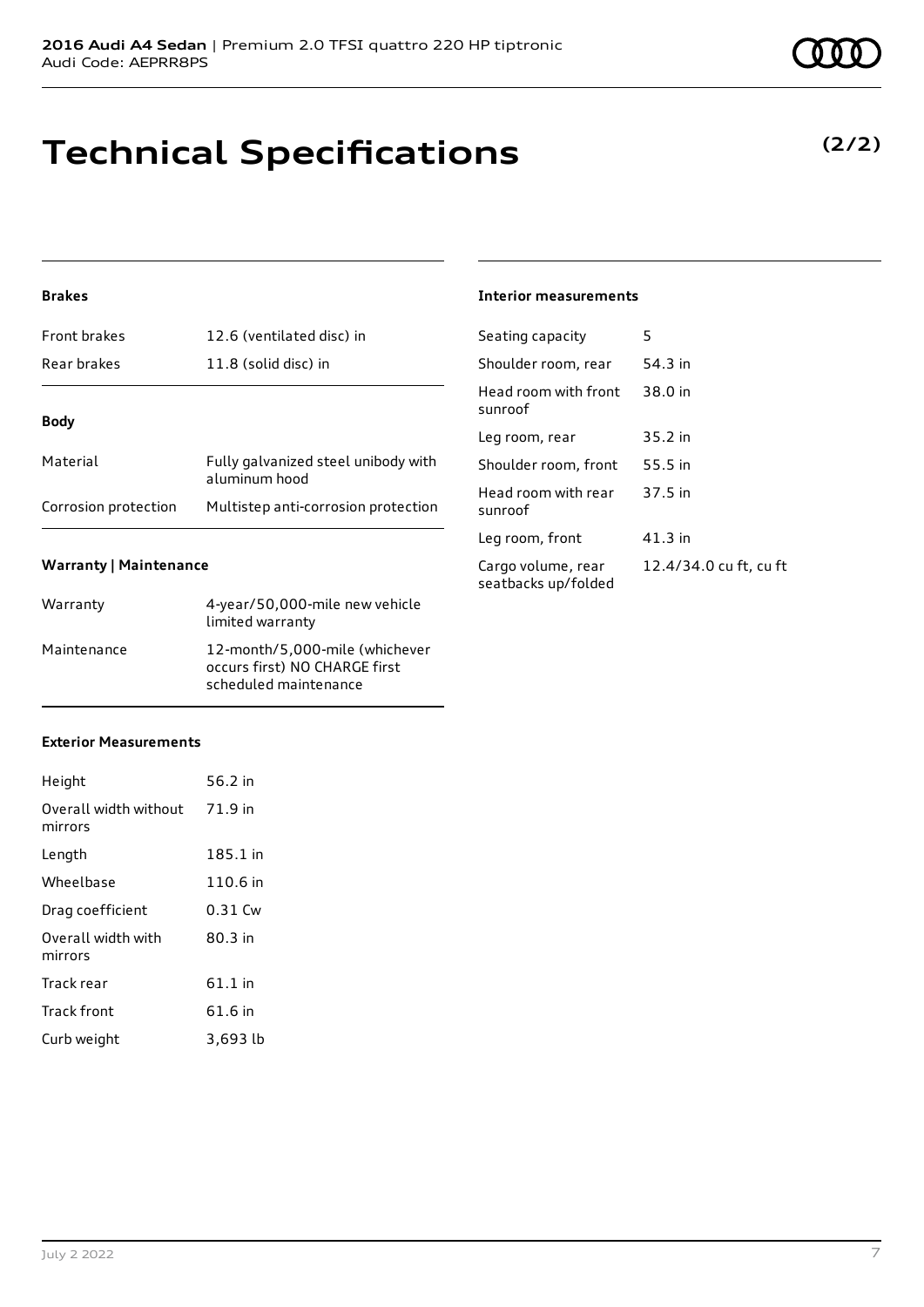## **Consumption- and emission**

**Consumption by NEDC**

combined 25 mpg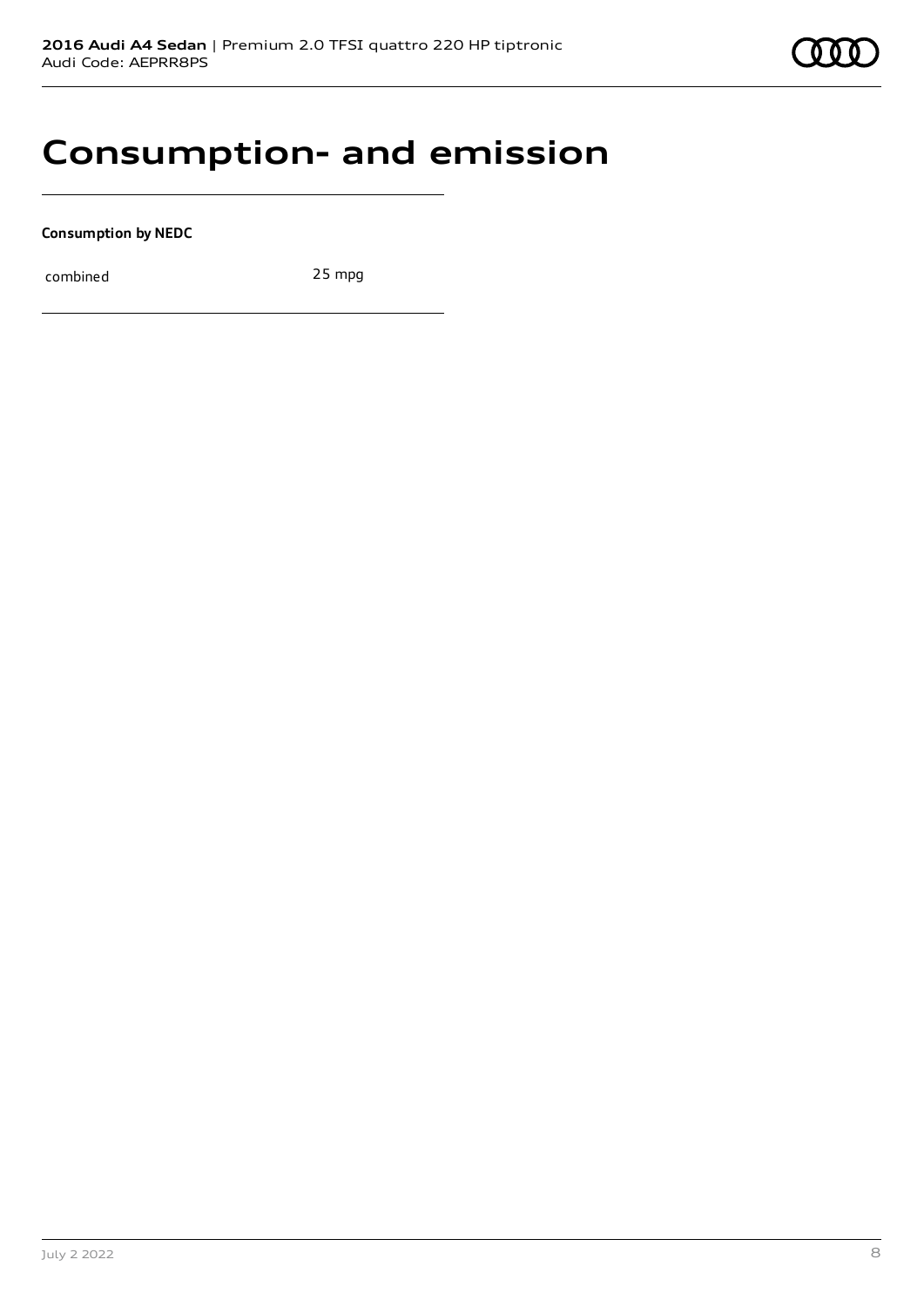## **Contact**

Dealer **Audi Bay City**

1112 N Euclid Ave 48706 Bay City MI

Phone: +19896842980 FAX: 9896849045

www: [https://www.thelenaudiofbaycity.com](https://www.thelenaudiofbaycity.com/)